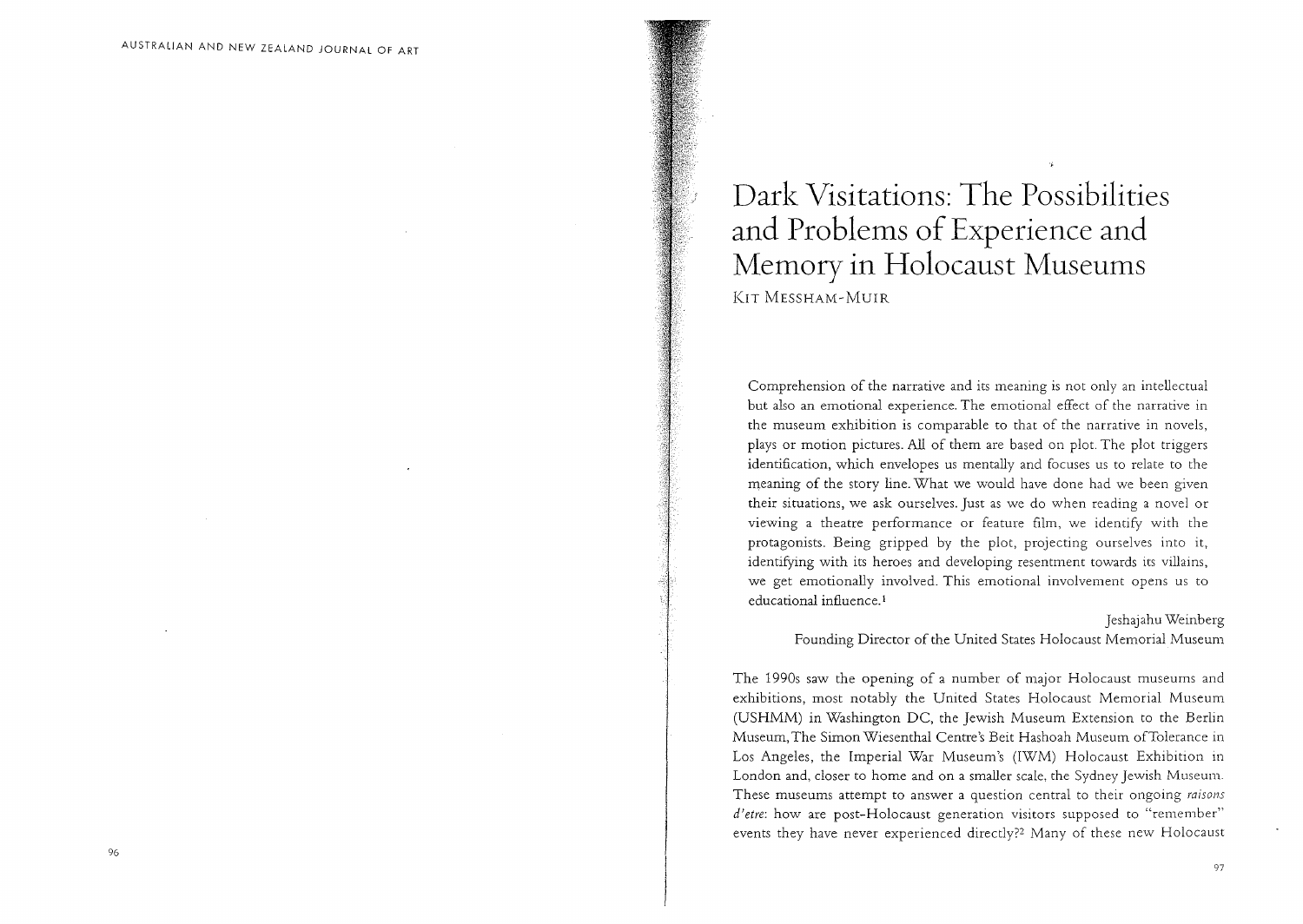#### DARK VISITATIONS

## AUSTRALIAN AND NEW ZEALAND JOURNAL OF ART

museums address the question of sustaining memory through a "performative" approach in their exhibitions; they employ a variety of immersive and emotive display strategies aimed to operate on affective as well as cognitive levels, producing moving experiences for visitors. Holocaust artefacts are pivotal in these strategies; they can enable post-Holocaust generation visitors to empathic identify with Holocaust survivors and victims. However, are these powerfully emotional and sometimes disturbing encounters actually desirable? Moreover, to what extent might they be ethically problematic? Might affective displays merely engage visitors in the morbid thrill of what J John Lennon and Malcolm Foley call "dark tourism"?3

Paul Ricoeur states that we have a "duty to remember" the Holocaust, which presents "an ethico-political problem because it has to do with the construction of the future: that is, the duty to remember consists not only in having a deep concern for the past, but in transmitting the meaning of past events to the next generation."4 Holocaust museums, of course, are presently amongst the most important and effective media for this "transmission of meaning." In recent years, museum theorists in general have recognised the vital function of memory. The evocation of memory is identified as being central to the representation of the past events and social spaces that museums present and interpret. 5 For Holocaust museums, this function of memory takes on an additional ethical cautionary responsibility: to never let the Holocaust happen again. As Richard Kearney argues, "the ethical remembrance of genocide" of the Holocaust is "indispensable," so that "the horror of moral evil" can be "retrieved from oblivion."6 To the extent that we might subscribe to humanistic values (and, despite moot academic contestations, most of us fundamentally do), the "duty to remember" the Holocaust seems a sustainable pious abstract principle. On the other hand, *how* we remember and, moreover, how we go about "transmitting the meaning" of memory remains an open debate. While this central principle has manifested in ongoing discourses about the Holocaust, additional ethical caveats have arisen around it. The most influential of these qualifications is perhaps Elie Wiesel's "unwritten etiquette," as Edward Linenthal calls it.? Wiesel insists that the Holocaust *cannot* be understood or explained (famously, "how is one to speak of it? How is one not to speak of it?"),<sup>8</sup> that it was a unique and historicallytranscendent event, and that it was a fundamentally Jewish event.9 Of course, not everyone committed to the duty to remember the Holocaust necessarily subscribes to Wiesel's particular extended ethical framework. As Linenthal points out, during the formative conceptualising stages of the USHMM, enormous friction existed between Wiesel and Michael Berenbaum, deputy directory of the President's Commission on the Holocaust:<sup>10</sup> Berenbaum continuously argued for a more ethnically-inclusive interpretation of the Holocaust and its victims, which Wiesel vehemently opposed.<sup>11</sup> In the later stages of the Museum's implementation, however, the idea of *authenticity* emerged as the most commonlyagreed ethical caveat upon the duty to remember. Importantly, in response to Holocaust denials by revisionist historians such as David Irving, and right wing academic organisations such as the Institute of Historical Review, the value of authenticity in Holocaust museums has been substantially raised. The traditional and implicit fiduciary responsibility of museums in general, as trustees of material culture, now comes with the additional obligation to act as repositories for material evidence of crimes against humanity. Indeed, as Linenthal notes, "one of the oft-cited justifications for the museum's [USHMM] existence was to refute the claims of the Holocaust deniers."12 This is why, according to Jeshajahu "Shaike" Weinberg, the founding director of USHMM, each of the Museum's 26 000 artefacts was vetted for sound provenance:<sup>13</sup> "Using authentic artefacts and photographs, the Museum itself would constitute historical evidence of the Holocaust."I4 To this end, the principle of"historical reliability" left no room for the slightest doubt.<sup>15</sup> So, contentious extended ethical frameworks or "unwritten etiquettes" notwithstanding, Holocaust museums presently work under two accepted core ethical imperatives: the onus of remembrance and the onus of credibility.

These ethical imperatives become more crucial as survivors of the Holocaust reach old age and memories of lived experience permanently give way to recorded historical narratives. Unresolved decades-old questions and debates about how the Holocaust is *represented* inevitably transform into questions of how it is to be *remembered* when it is out of living memory. While the onus of remembrance and the onus of credibility are common to Holocaust museums, the ways in which they become reified in display strategies, narratives and practices is much more debateable, opening up points of tension and contradiction between these two ethical imperatives. Practically, the onus of remembrance has been interpreted overtly by many of the recent Holocaust museums as an imperative to increase visitor numbers and to create powerful and lasting impressions upon them.

Holocaust museums are thus on the leading edge in the development of exhibition practices and strategies that aim to produce inunersive experiences. For example, USHMM attempts to draw upon the affective capacities of artefacts, dioramas, simulations, multimedia, sound, light and architecture. The architecture of the Museum's building emulates the forms of the barracks and watchtowers of Auschwitz. James Ingo Freed, the building's architect, describes it as "a resonator of memory"<sup>16</sup> and Weinberg says, "[t]he monumental four-story atrium known as

98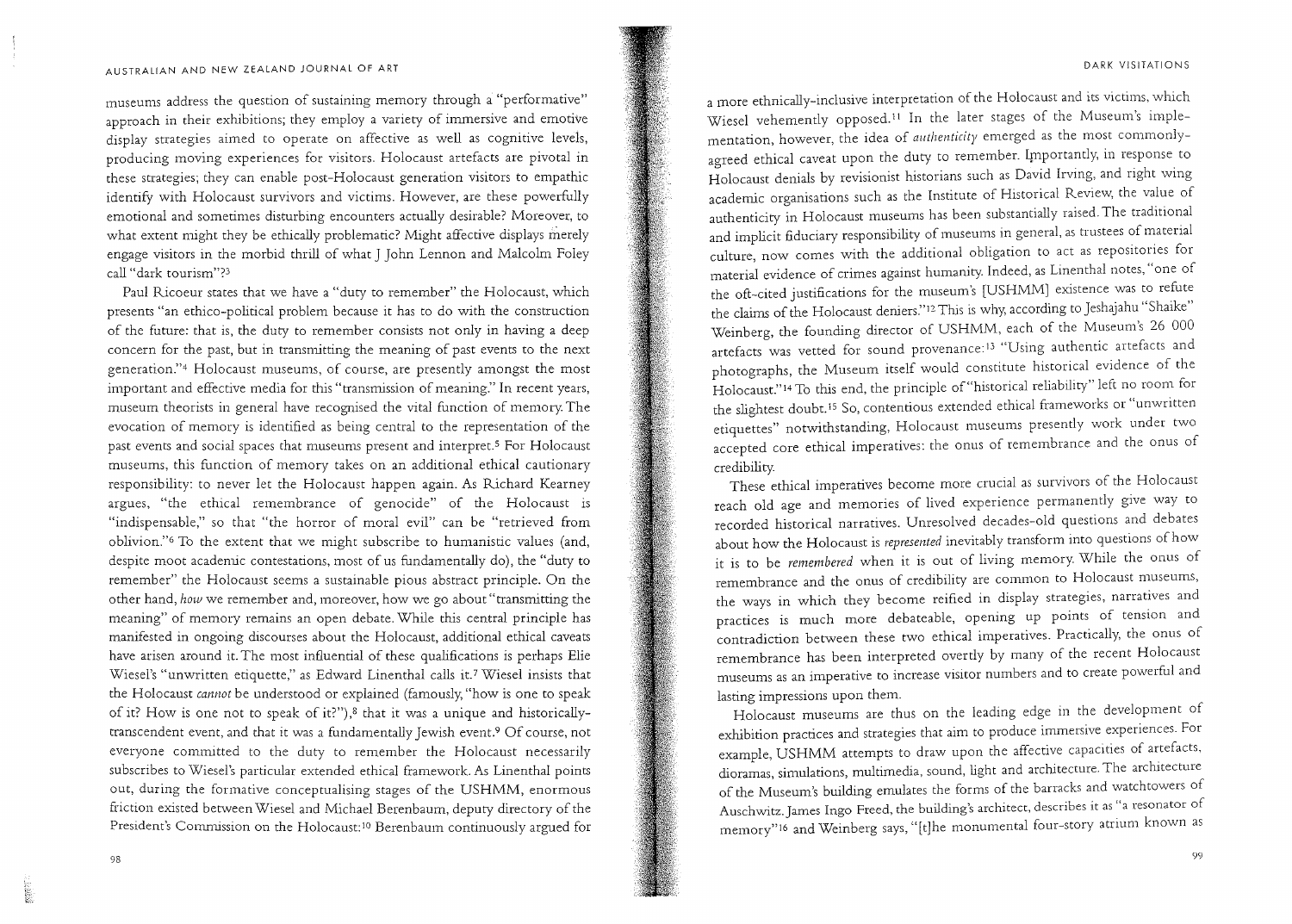#### DARK VISITATIONS

# AUSTRALIAN AND NEW ZEALAND JOURNAL OF ART

the Hall of Witness... evokes an immediate emotional reaction. People speak of feelings of fear, loneliness, helplessness, almost of panic, but also of holiness." 17 The Museum's actual exhibition hopes to further immerse the visitor in an intensive affective and cognitive experience through techniques of simulation, such as the reconstruction of concentration camp barracks and the cast copy of the infamous and cruelly ironic sign, "ARBEIT MACHT FREI" (work brings freedom), from the entrance to Auschwitz. The sign is suspended above the visitors, who must walk beneath it as they work their way around the exhibition. In doing so, they echo the subjective positions of those that walked beneath the original sign during the Holocaust. The movement of many new Holocaust museums towards adopting this emphatically experiential approach can be seen as part, which can be seen in context of a general democratising of knowledge throughout the twentieth century.<sup>18</sup> Chakrabarty argues that nineteenth-century museum display practices were didactic and intellectually authoritarian. This ideology manifested in museums actively discouraging experiential and embodied engagements of visitors with objects. Visitors' phenomenal experiences with objects were thus suppressed by certain display techniques (such as glass cabinets) and directed towards nonbodily, physically-removed cognitive contemplation. In the latter decades of the twentieth century, however, the monovalent authority of the museum has broken down and their narratives are now recognised as being contestable. Knowledge is no longer singular and sanctioned by the institution, but is multifarious and negotiable. As Andrea Witcomb argues, these days "visitors themselves have an active role in the process, becoming co-authors in the production of meanings."<sup>19</sup> According to Witcomb, this current attitude is manifest in changes in exhibition technologies: the glass cabinet gives way to more experientially-engaging displays. This has two important and related democratising functions: it breaks down the traditional one-way flow of knowledge by allowing meanings and narratives to be negotiated between visitor and museum, and it brings visitors into a more intimate spatial relationship with museum objects in which the information gained is experiential as well as cognitive. Chakrabarty refers to this more experiential approach as "performative," which relates to "the domain of the embodied and the sensuaJ."zo Indeed, Shoshana Felman talks of a similarly "performative" approach, beyond the cognitive, in teaching about the Holocaust; that is has the capacity to "transform" rather than merely "transmit a passive knowledge."<sup>21</sup> In contrast to the active discouragement of visitors to engage physically with artefacts that characterised museums in the past, many museums now attempt to lead visitors to the conceptual and analytical via the sensory and experienced. As Chakrabarty says, "fflor the politics of experience orients us to the realms of the senses and the embodied."22

This rise of experiential modes of engagement in museums has prompted a reinvestment in objects and their physicality. In new Holocaust museums, artefacts play a particularly significant role in producing the intensity of visitors' experiences. The exhibition at USHMM includes a section of paving from Chlodna Street, which was once inside the Warsaw Ghetto. The banality of these cobblestones, with such horrific associations, forges a powerful material link with the historical narrative of the Ghetto. Similarly, the exhibition includes trunks of trees actually taken from the Rudniki Forest in the occupied territories of the Soviet Union, where Jewish partisans sheltered, a Polish cattle car that was used to transport prisoners to death camps, upon rails from Treblinka, and a large mound of shoes from Majdanek that were confiscated from prisoners by the Nazis. The importance of the physicality of objects in creating strong affective experiences was understood clearly in the planning of USHMM. Liliane Weissberg conveys an anecdote from Miles Lerman, formerly the National Campaign Chairman and Chair of the United States Holocaust Memorial Council, in which he was asked to pose for a photograph holding a child's shoe from a Polish camp. Lerman was "devastated" in the moment in which he held the shoe in his hand. Weissberg points out "an object like a shoe should aid identification and bridge time." But Lerman did not speak about any shoes, but the shoes of a child whose innocence was made palpable by an object. "Innocence and victim hood came into one's grasp. The Museum [USHMM] wanted to repeat this experience, even if the objects were beyond the visitor's reach."23 Like USHMM, the IWM's Holocaust Exhibition in London chose to adopt what Andrew Hoskins calls a "purist" approach,24 drawing heavily upon Holocaust artefacts to produce intense affective experiences. Although often protected by barriers or glass, many of the IWM's exhibits allow visitors to relate to the objects fairly intimately within their own space. Andreas Huyssen suggests that the materiality of museum objects has become particularly vital in our current cultural conditions: "the museum object, formerly criticised as deadening reification, takes on a different role in a culture dominated by the fleeting image on the screen and the immateriality of communications."25 Indeed, despite the prevalence of interactive multimedia technologies in museums such as the Museum ofTolerance (which publicly projects itself as a "high tech, hands-on experiential museum that focuses on two central themes through unique interactive exhibits"),<sup>26</sup> objects remain indispensable to conveying experience and memory. Timothy W Luke argues that the multimedia interactive displays of the Museum of Tolerance are "often weightless." 27 He notes:

There is also an array of Holocaust artefacts displays [in the Museum], including correspondence from Anne Frank, a bunker from the Majdanek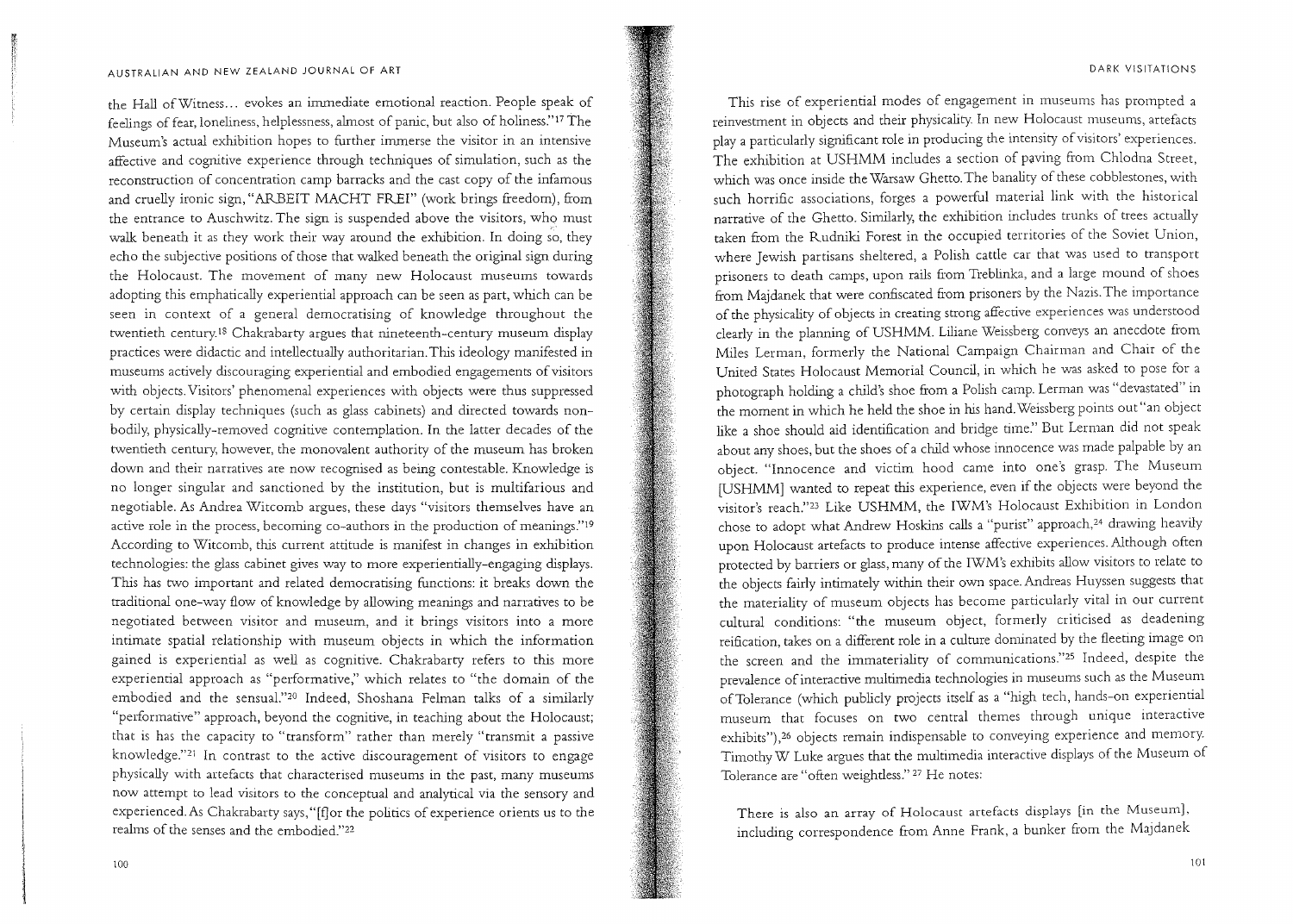#### DARK VISITATIONS

# AUSTRALIAN AND NEW ZEALAND JOURNAL OF ART

death camp, and Nazi accoutrements. These low-tech displays on the Nazi Party and Nazi Terror, however, house one of the museum's most riveting exhibits: a standard issue G-98 Mauser rifle.28

Luke concludes that "[o]f all the high-tech experiential moments in this theatre of cruelty, none approaches the impact of this one simple, static exhibit."29 I recently encountered a similar Mauser Karabiner 98k carbine during an excursion to the Sydney Jewish Museum with a group of postgraduate students, which lead me to consider the peculiar capacity of objects to convey certain kinds of memory and experience, in potently affective ways. This particular Mauser was manufactured by Steyr-Daimler-Puch in 1943 at a factory in the north of Austria, using a slave labour workforce of between 1200 and 2000 prisoners from the Mauthausen system of concentration camps. The rifle has been used extensively and it is estimated to have fired 30 000 rounds. It is a cruelly-ironic material manifestation of the brutality of the Nazi regime, which forced labourers to produce the instruments of their own oppression and destruction. At this cognitive level, this is'a highly significant and meaningful object. During the class visit, however, its affective potency was made explicit. As part of a behind-the-scenes tour of the Museum, the curator, Jane Wesley, brought a number of artefacts out of the storeroom and placed them on a table in front of the students. As the Mauser was taken from its packing and placed amongst the other artefacts, the atmosphere in the room noticeably changed. The tension amongst the students was palpable. Some later expressed their unexpected distress in encountering this object. The Mauser is such a powerfully affective object that it has remained locked away in the storeroom and has never been displayed publicly.<sup>30</sup> However, in what ways are such encounters meaningful for a post-Holocaust generation, such as that of my students? James EYoung similarly asks, "beyond affect, what does our knowledge of these objects have to do with our knowledge of historical events? More specifically, what do we understand of the killers and victims through their remains?"31

For survivors of the Holocaust, an object like the Mauser has the capacity to evoke direct memories of experiences of events. In an encounter with the same Mauser, David Benedikt, a Holocaust survivor and volunteer guide at the Sydney Jewish Museum, recalled being present at mass executions, where squads with similar rifles would kill fifteen people at a time. The Mauser, in Benedikt's own words, "is something that holds a memory."32 The Mauser also sparks vivid traumatic memories for other Holocaust survivor guides at the Museum;<sup>33</sup> for many of them, it is too horrific to display.34 For the postgraduate class who encountered the Mauser, which was introduced simply as "a Nazi rifle made in a concentration camp," its physical presence also evokes *something-* but what?

Of course, the students' experiences of the Mauser are different to that of Benedikt or other Holocaust survivors. For a Holocaust survivor the Mauser comes embedded in lived experience; for a post-Holocaust generation, the Mauser is contextualised by historical narratives:'Nevertheless, such objects *do*  have the capacity to momentarily rupture narrative for post-Holocaust generations, with affective consequences. At the IWM's Holocaust Exhibition, a similarly affective object provides a shocking rupture in the Exhibitions narrative flow. A marble dissection table, used in Hitler's T4 program and found at a psychiatric hospital in Kaufbeuren-Irsee, is placed at the top of the stairs that lead visitors from the Exhibition's upper to the lower floor. As Suzanne Bardgett, the Exhibition's project director, describes it, this "deeply disturbing object" provides a "physical and historical 'crisis point' between the Exhibition's two floors."35 The table is positioned at the top of the stairs, to the left of visitors as they descend. It combines the unavoidable physical rupture of the exhibition narrative (moving from one floor to the next) with the object's potential to punctuate visitors' experiences. Andrew Hoskins talks about these moments of rupture in this Exhibition as "event time," which is "to be within a time-frame of an event that seems to 'punctuate' history because of its extraordinary and/or catastrophic nature is literally to be in a 'time out of time."'36 This experience of time is similar to what Walter Benjamin calls "shock experience"<sup>37</sup> such as with "fear, revulsion and horror."38 He relates this to his idea of *erlebnis,* a kind of rupturing experience that is differentiated from *erfalmmg,* which relates to more accumulated and continuous experience.<sup>39</sup> Taking his cues from Marcel Proust, Benjamin closely associates the rupture of *erlebnis* with "involuntary memory" and *erfahrung* with "voluntary memory." 40 "Voluntary memory" is the common understanding of memory in which we recall episodes of narrative experience from the linear and historically contextualised narratives of the past. It is memory that operates at a more cognitive level and so is more easily articulated, as Benjamin says "voluntary memory ... is at the service of the intellect."41 On the other hand, involuntary memory is when an event experience is triggered, effectively bringing the event experience into the present. Benjamin's example of involuntary memory is the oft-cited passage from Proust's *Remembrance of Things Past* in which the narrator encounters a "madeleine," a small tea cake, the taste of which evokes a vivid involuntary memory.<sup>42</sup> Until the moment that they are recalled, involuntary memories are compressed into the spaces between narrative experiences. They are often recalled by sensory encounters with objects, like Proust's madeleine, which act as a mnemonic. These highly subjective, unique, complex and enmeshed associations exist within us, in what Maurice Merleau-Ponty in *Phenomenology of Perception* calls "carnal formulae." These memories are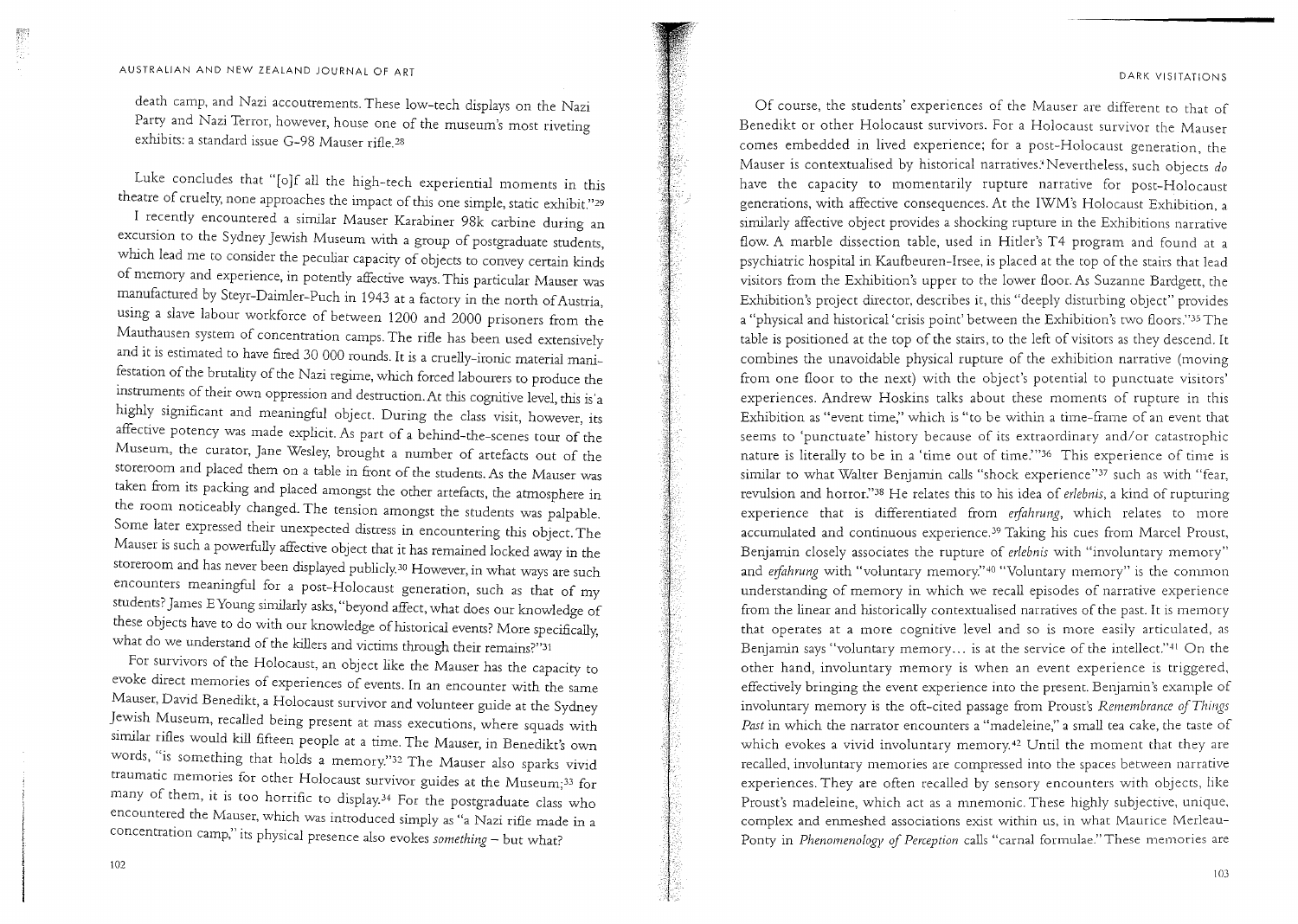#### AUSTRALIAN AND NEW ZEALAND JOURNAL OF ART

us as much as they are ours. As Paul Crowther says, they are "not so much mental 'pictures' or memory-images,"<sup>43</sup> but are rather layered and ingrained in our habituated embodied interaction with the world. In the moment in which it is recalled, involuntary memory repeats past experience of an event within present experience. The experience effectively causes a momentary temporal collapsehence Hoskin's idea of"event time." As Esther Leslie says, "involuntary memory provides an unexpected, shocking link between an experience in the present and one in the past. It disrupts linearity, confounds temporality."44 Ernst van Alphen similarly argues that this kind of memory "does not know that distance towards the event." 45 Like Benjamin, van Alphen argues that we can make similar distinctions between these different kinds of memory associated with different orders of experience. Narrative memory, van Alphen says, "consists of mental constructs which people use to make sense out of experience. Current and familiar experiences are automatically assimilated or integrated in existing mental structures,"46 while "traumatic memories" "take the form of drama, not narrative." He says, "narrative memory is retroversive, it takes place after the event. A traumatic memory, or better, re-enactment, does not know that distance towards the event."47

With artefacts, Holocaust museums attempt to recreate an element of the event experience of victims and survivors for those who were not present at those events, but in order to make this possible, event experience, which van Alphen calls "failed experience," is effectively rehabilitated into narrative experience--which it never was. The unfathomable depth of shocking event experiences are converted into the flatness of words. In translating event experience into verbalised cognitive information, that experience becomes narrative and linear. A survivor's encounter with an artefact might trigger episodes of event experience, but how can post-Holocaust generations access more-than-cognitive information about the event experience? As with Proust's description of the madeleine, we cannot *actually* experience the memory it evokes for him, of Aunt Léonie's "old grey house."48 Although visitors can never access the memories of other's experiences, however, their engagements with objects *can* be such that they resonate with those experiences. This present-day echoing of experience brings visitors into an empathic relationship with those subjectivities of the past. Take, for example, the shoes amongst those piled up at a number of Holocaust museums. They are not merely "shoes," but "footless shoes," as Young notes, "in great loose piles, these renmants remind us of the lives that once animated them."49 When visitors engage with these shoes, they partially reanimate them through empathic identification. The physical encounter with these shoes may well recall everyday lived experiences with shoes, which are,

## !04

# DARK VISITATIONS

after all, banal personal effects in the Western world. These profoundly abject shoes also appeal to our familiar lived and embodied habits. This illustrates the ways in which objects, unlike two-dimensional images or textual descriptions, can be meaningful because of how they relate to the habits of our embodiment. Through this functional parallel, visitors connect empathically with the murdered owners of these shoes. For visitors, this empathy ruptures an otherwise simple narrative experience of the object. It is no longer safely located within a linear history. Instead, the object is momentarily ripped from its distanced historical context. In this contiguous spatial relationship, the time between the visitor's present and the past of the "event" is effectively compressed.

The meanings of these kinds of empathic experience of objects are, however, sometimes unpredictable. Visitors' encounters with objects are subject to the volatility of meaning inherent in the dynamism of spatial relationships. In other words, while an object's meanings are determined by social and temporal contexts and therefore not fixed in time, its meanings are also profoundly influenced by our spatio-bodily relation to them.<sup>50</sup> From moment to moment, as we move within the space we share with an object, our shifting perceptions alter that object's meanings. Engaging an object like the Mauser gives a clear understanding of this. The meanings of the Mauser are radically altered by the ways in which our bodies relate to a range of the objects' perceived possible functions-its meaning changes, depending upon our physical position in relation to it. If we are positioned at the butt-end of the Mauser, we engage with the object in a functional relationship that appeals to our habits, with the trigger habitually inviting a finger. Positioned at the muzzle-end, however, the meaning of the rifle is quite different. From one position to another, the meaning of our engagement with the Mauser makes the profoundly significant shift from a parallel with perpetrator to that with a victim.

Although we might empathise with the prisoners that actually encountered these objects during the Holocaust, these empathic relationships are not based on fixed individual subjective identification. We might identify at an individual level, but the anonymity of the past subjects that encountered these objects means that their subjectivity is also interchangeable and generalisable. This interchangeability enables a politics of experience by disabling a politics of identity. In doing so, this politics of experience also enables a politics of pity. According to Luc Boltanski, the "unfortunate" "must be hyper-singularised through an accumulation of the details of suffering and, at the same time, underqualified: it is he [sic], but it could be someone else; it is that child there who makes us cry, but any other child could have done the same. Around each unfortunate brought forward crowds a host of replacements."<sup>51</sup> Walking through the cattle car at USHMM, the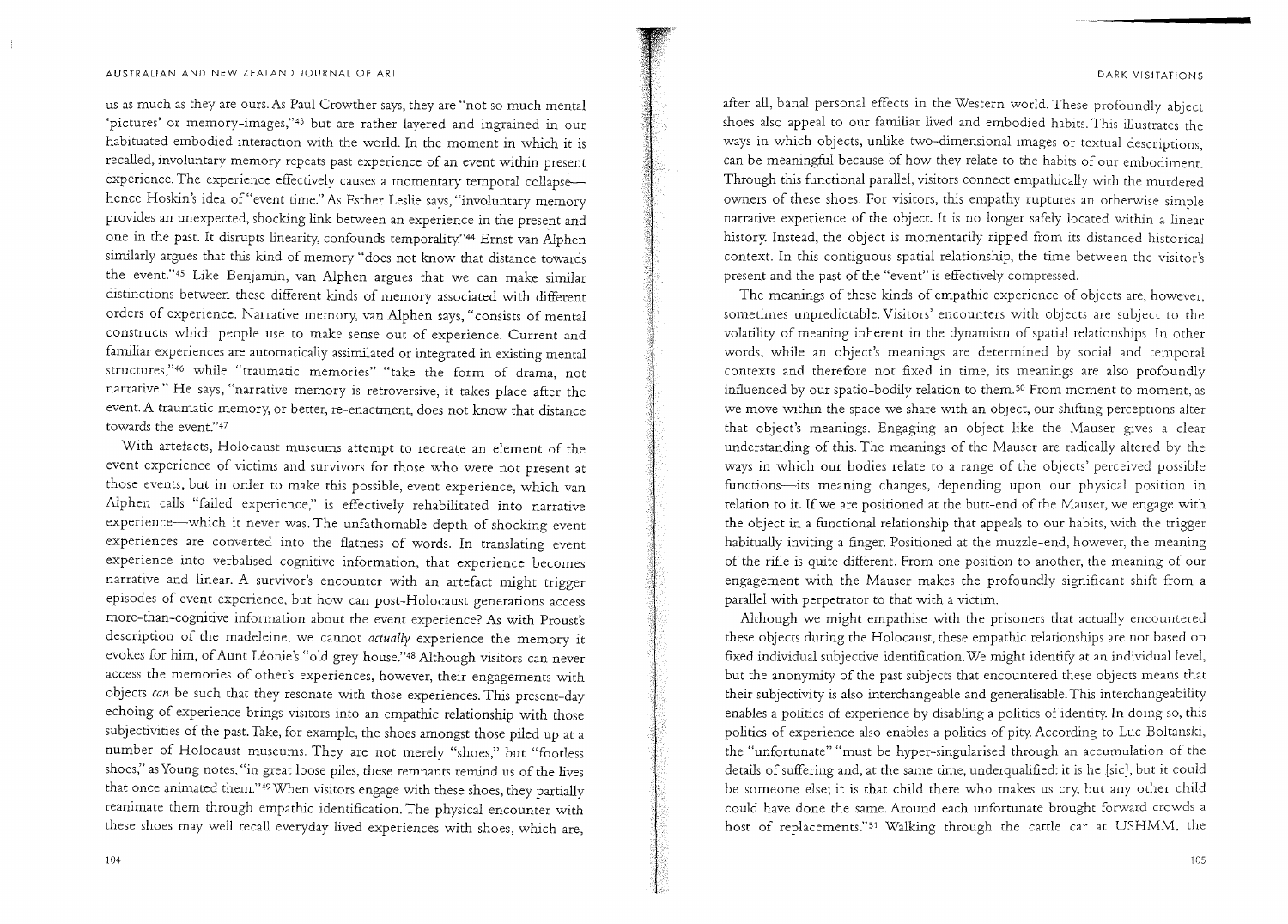## AUSTRALIAN AND NEW ZEAlAND JOURNAL OF ART

threatening encounter momentarily concretises museum visitors as surrogates of the victims. It is not, however, an individual subjectivity with which visitors empathise, but generalisable and interchangeable subjectivities. Of course, unlike the actual prisoners that visitors' positions parallel, there is no involuntary memory to intrude into the present, no traumatic event experience to resurface. Quite obviously, the encounters of post-Holocaust generations with Holocaust artefacts can never equate with the lived experience of Holocaust survivors and victims. The momentary empathy, however, effectively collapses time in the imagination of visitors, and this in itself ruptures the continuity of narrative experience. Although that rupture is not caused by a direct memory of a Holocaust event experience, it is an event experience in itself. That is to say, the post-Holocaust generation visitor's moment of empathy ruptures cognitive historical narratives of the Holocaust and, in that moment, the narrative experience that insulates them from the event is ruptured. For Holocaust museums, whose stock and trade is the discoursing of history through memory, the affective capacities of objects play a vital role. In a discussion about the Sydney Jewish Museum's Mauser, John Weiner, one of their survivor guides, emphasises the vital visceral power that objects can have:

There are some museums where the objects speak to the intellect. It is important to speak to the gut. Documents speak to the eyes, photographs speak to the imagination, but objects speak to the gut. They bite into you.<sup>52</sup>

The ongoing attitude shift in many museums makes these kinds of encounters with objects more possible. The shift towards a more subjective and negotiable understanding of knowledge opens up a less didactic approach to narrative. This in turn allows narratives to be multifaceted, fragmented and even ruptured. As Chakrabarty points out, this approach to knowledge also correlates with a greater valuing of experience in comparison to disseminating cognitive knowledge and manifested in greater degrees of experiential engagement in the museum space.

With visitors streaming through Holocaust museums in their millions and engaging in intensely emotional experiences (according to the Bardgett "there is no doubt that our visitors are profoundly affected"), is the onus of remembrance unproblematically met?53· 54 Ironically, it is perhaps as a result of their success that these museums attract the strongest criticisms: ultimately, are these museums merely "the latest incarnation of the tourist destination," as Linenthal suggests.55 If the shift of museums towards more experiential engagements with visitors makes them more like theme parks, as some commentators suggest, are Holocaust museums morbid theme parks of death?<sup>56</sup> Timothy W Luke argues

that the USHMM acts like a "lost province excised from  $D$ isneyland--it is a Nightmareland, not Fantasyland; Downerland, not Adventureland; Yesterdayland, not Tomorrowland- wrapped up in streamlined perfection."s7

J John Lennon and Malcolm Foley coined the term "dark tourism" in the late 1990s in response to the "ethical dilemma" inherent in what they perceive as an increasing interest in the consumption of tourism products relating to tragedies: "The concept [of dark tourism] embodies remembrance, interpretation, the simulation of experiences, and the critical importance of reproduction/duplication and the presence of various forms of media at specific locations."<sup>38</sup>, <sup>59</sup> More recently, Lennon and Foley question both the intention and effects of the USHMM: "museums are obliged to win and reward the attention of the visitor. Museums are an entertainment form as well as an educative one."60

"It is possible," Linenthal similarly asks;

that the Holocaust and the bombing in Oklahoma City have become desirable market commodities in the never-ending quest to produce-and in the hunger to consume-the most experientially authentic and subjectively intense version of'the real'."

Do we really need the manufactured intimacy of such experience to learn what seem like the most basic lessons about processes of dehumanisation and murder?61

Linenthal wonders if Holocaust museums merely "stir voyeuristic and pornographic impulses." Holocaust museums, however, might be accused of more than merely pandering to the consumption of images of suffering. They trade in intense emotional experiences that move their visitors, often to tears.

Is this transmission and consumption of intense emotional experiences necessarily ethically problematic? As Lennon and Foley point out, the question of intention is important. We know the intention of a museum like USHMM is to make us "identify with the protagonists" as its Founding Director, Jeshajahu Weinberg, states.<sup>62</sup> The powerful empathic experiences we can have through objects, however, can be highly contingent and dynamic. As with an encounter of the Mauser, looking down its sights towards the space of the victim., we might enter the empathic space of the perpetrator. This potential to identify with the perpetrator unleashes a whole raft of further questions and debate. Museums can contextualise objects within interpretive frameworks that they direct, but, as Linenthal notes, intentions cannot necessarily determine effects:

Why do we assume that such emotionally charged spectacles will lead visitors to the kinds of social engagement envisioned by the creators? Might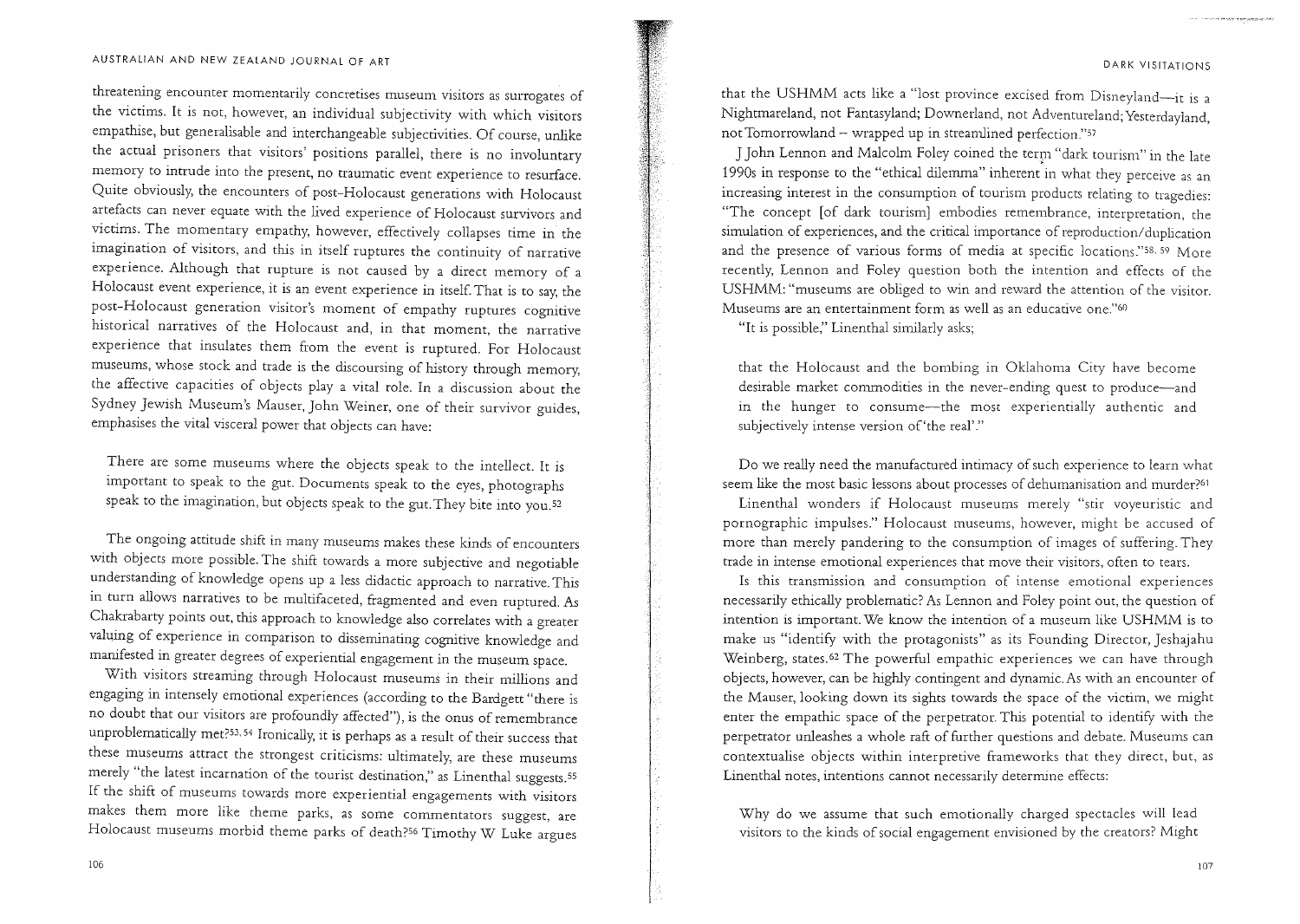#### AUSTRALIAN AND NEW ZEALAND JOURNAL OF ART

they be just as likely to produce an even greater appetite for the horror spectacle, a lust for vicarious immersion in the sadistic abstraction of others' annihilation ?63

Indeed, if Holocaust museums can generate empathic relationships with those who suffered they may also generate empathy for perpetrators, despite any righteous intentions. Moreover, is such identification with the perpetrators necessarily contrary to the onus of remembrance or, as van Alphen suggests, might this too have potential pedagogical functions that have yet to be properly explored?64 USHMM attempts to direct empathic identification more firmly by distributing individualised ID cards to visitors, each carrying the identity and story of one particular victim or survivor. Visitors follow the story of the person on their own particular card as they move through the narrative of the exhibition. From the point of view of a visitor whose empathic response is as any Holocaust museum intends, there is still the difficult issue of commitment. As Luc Boltanski argues, the "politics of pity" inherent in Holocaust museums problematises what he calls "the question of commitment."65 Visitors commit the time and (often) entrance fees, and within those hours in the museum they often invest in a meaningful and intense experience of the museums resources. The "surplus" of this investment, however, is not entirely clear; what do Holocaust museums meaningfully produce in the longer term? If Holocaust museums fulfil their intentions, and visitors are compelled by a sense of universalistic humanitarianism to pity, then what does this pity produce? And, if the visitors corrunit their pity, what *else* are they then being asked to commit? Ironically, the experiential approach, which can enable an intense empathic identification with those who suffered in the Holocaust, can also function to isolate the Holocaust from our everyday experience of our world, in the here and now. Visitors to the Holocaust museums enter a space that, while being about real events, people and place, is displaced and spatio-temporally re-imagined. They are effectively disconnected from the psychogeography ofWashington DC, London or Berlin and the present, and enter the rarefied space of the Holocaust, within World War II and the 1930s and 1940s. Within this imaginary space-time, the Holocaust becomes a kind of Baudrillardian hyperreality that draws a certain cultural value from other signs--movies, television dramas, documentaries-but remains isolated. Within this spatio-temporal capsule, visitors are shocked, disturbed and affected, lessons are learned, and sincere commitments are demanded of them. Once outside the Museum, however, nothing can substantially bind visitors to those conunitments; many visitors discard their victim/survivor ID cards as they leave USHMM. Ultimately, Holocaust museums cannot impose monovalent readings on objects, ensure particular kinds of identification from visitors or *demand* commitment, since that is fundamentally what characterises the fascism against which they are opposed.

*Kit Messham-Muir, Lecturer in Museum Studies, School of Philosophical and Historical Inquiry, The University of Sydney* 

## **NOTES**

- 1 Jeshajahu Weinberg, *The Holocaust Museunr in Washington* (New York: Rizzoli, 1995) 49.
- 2 To paraphrase James E. Young's opening line in *At Memory's Edge*. James E. Young, *At Memory's Edge* (New Haven and London: Yale UP, 2000) 1.
- 3 *].* John Lennon and Malcolm Foley, "Interpretation of the Unimaginable: The US Holocaust Memorial Museum, Washington, D.C., and 'Dark Tourism'," Journal of Travel Research 38 (August 1999): 46-50.
- 4 Paul Ricoeur, "Memory and Forgetting," *Questioning Etlrics: Comernporary Debates in Philosophy,*  ed. Kearney and Dooley (London: Routledge, 1999) 9.
- 5 Gaynor Kavanagh, *Dreamspaces: lvfemory and the l\1useum* (London and New York: Leicester UP, 2000) 4.
- 6 Richard Kearney, "Narrative and The Ethics of Remembrance," *Questioning Ethics* 27-8.
- 7 Edward Linenthal, *Preserving Memory: The Struggle to Create America's Holocaust Museum* (New York Columbia UP, 1995) 4.
- 8 Elie Wiesel, *Legends of Our Time* (New York: Hold, Reinhart and Winston, 1968) 36.
- 9 Linenthal, *Preserving Memory* 4.
- 10 Ibid 36.
- 11 Ibid 1-56.
- 12 Ibid 171.
- 13 Weinberg, The Holocaust Museum in Washington 187.
- 14 Ibid57.
- 15 Ibid 153.
- 16 James Ingo Freed, quoted in Weinberg, *The Holocaust Museum in Washington* 25.
- 17 Ibid.
- 18 Dipesh Chakrabarty, "Museums in Late Democracies," *Humanities Research* 10.1 (2002): 9.
- 19 Andrea Witcomb, "lnteractivity in Museums: The Politics of Narrative Style," *Re-irnagining the Museum* (London: Routledge, 2003) 143.

21 Shoshana Felman, "Education and Crisis, or the Vicissitudes of Teaching," *Trauma: Explorations of Memory,* ed. Cathy Caruth (Baltimore: John Hopkins UP, 1995) 56.

- 23 Liliane Weissberg, "In Plain Sight," *Visual Culture and the Holocaust,* ed. Barbie Zelizer (New Brunswick: Rutgers UP, 2001) 22.
- 24 Andrew Hoskins, "Signs of the Holocaust: Exhibiting Memory in a Mediated Age," Media, *Culture and Society* 25 (2003): 10.
- 25 Andreas Huyssen, "Monuments and Holocaust Memory in a Media Age," *Twilight Memories: lvfarking Time in a Culture of Amnesia* (New York: Routledge, 1995) 255.

<sup>20</sup> Ibid 7.

<sup>22</sup> Ibid 9.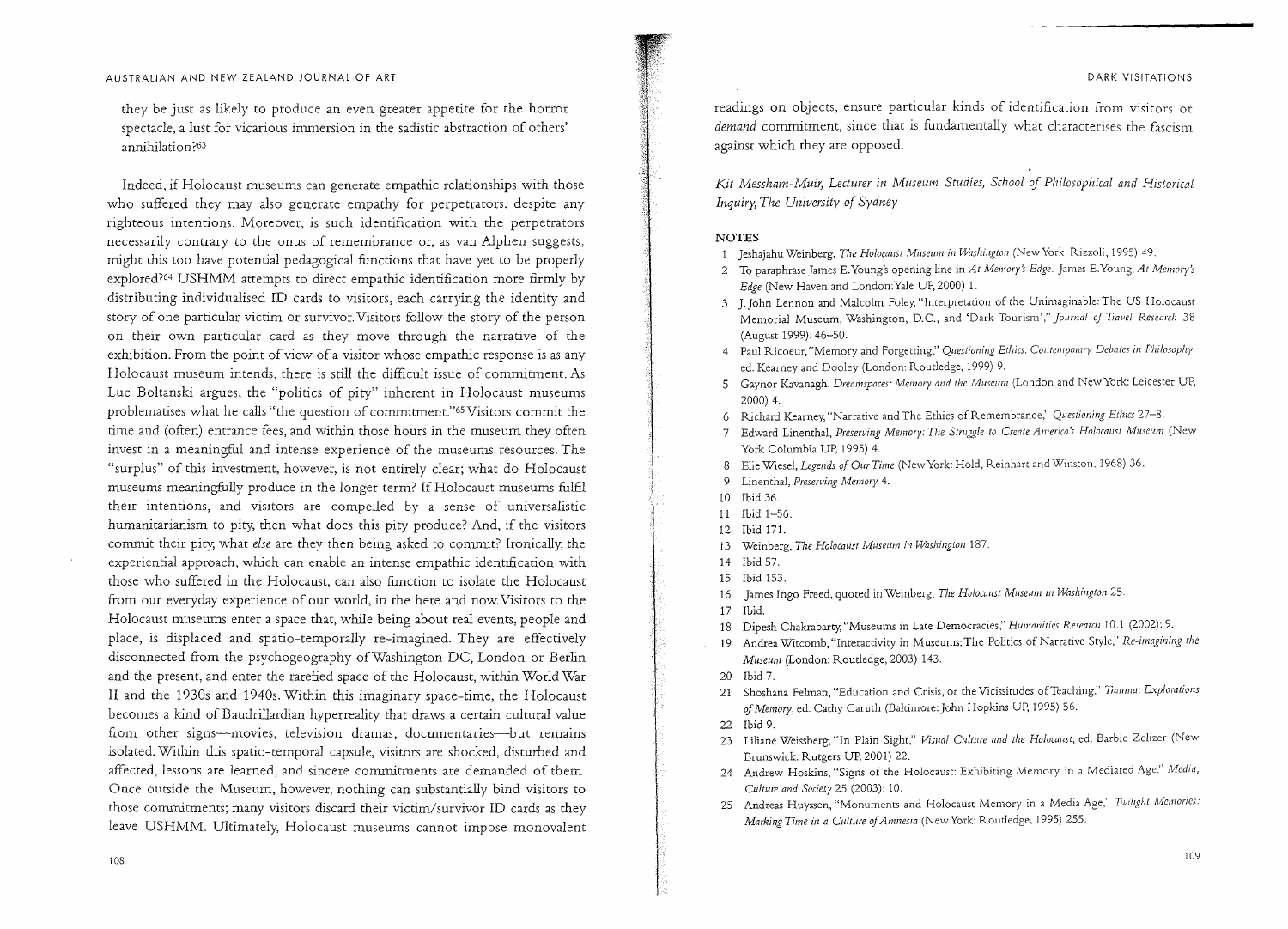- 26 http://www.museumoftolerance.com/mot/about/index.cfm.accessed 10:20am, 5/8/2003.
- 27 Timothy W Luke, "Memorialising Mass Murder: The United States Holocaust Memorial Museum," *Museum Politics: Power Plays at the Exhibition* (Mineapolis: U of Minnesota P, 2002) 53.
- 28 Ibid.
- 29 Ibid 54.
- 30 Jane Wesley, personal interview, May 16,2003.
- 31 James E. Young, The Texture of Memory: Holocaust Memorials and Meaning (New Haven: Yale UP, !993) 132.
- 32 David Benedikt, personal interview, May !6, 2003.
- 33 Marika Weinberger, personal interview, May 16,2003.
- 34 Jane Wesley, personal interview, May 16,2003.
- 35 Suzanne Bardgett, "The Holocaust Exhibition at the Imperial War Museum," *News* of *lvfuseums*  (2000): 3, http:/ /www.iwn.org.uk/lambeth/pdf\_files/hol\_bardgett.pdf, accessed !2:06pm, *219/2003.*
- 36 Hoskins, "Signs of the Holocaust" 13.
- 37 Walter Benjamin, *Iilumiuatious,* trans. H. Zohn, (London: Fontana, 1970) 178.
- 38 Ibid 176.
- 39 Esther Leslie, "Souvenirs and Forgetting: Walter Benjamin's Memory-work," Material Memories, ed. Marius Kwint, Christopher Breward and Jeremy Aynsley (Oxford and New York: Berg, 1999) 115; Spencer, Lloyd, "Notes to the Translation of Central Park," New German Review 34 (1985): 57; Howard Eiland and Kevin McLaughlin in Walter Benjamin, The Arcades Project, trans. Howard Eiland and Kevin McLaughlin (Cambridge Mass.: Belknap, !999) 838.
- 40 Benjamin, *lllwninations,* 160.
- 41 Ibid.
- 42 Ibid.
- 43 Paul Crowther, "Merleau-Ponty: Perception into Art," *British journal of Aesthetics* 22 (1982): 139.
- 44 Leslie, "Souvenirs and Forgetting" 117.
- 45 Ernst van Alphen, "Toys and Affect: IdentifYing with the Perpetrator in Contemporary Holocaust Art," *Australian and New Zealand Journal* of *Art* 2.2 (April 2002): 185.
- 46 Ibid.
- 47 Ibid.
- 48 Marcel Proust, *Remembrance of Things Past*, *trans. C. K. Scott Moncrieff (London: Chatto and* Windus, 1957).
- 49 Young, *The Texture* of *Memory* 132.
- 50 For an interesting exploration of ideas concerning space, time, depth and meaning, see Sue L. Cataldi, *Emotion*, *Depth*, and *Flesh: A Study of Sensitive Space: Reflections on Merleau-Ponty's* Philosophy of *Embodiment* (New York: SUNY P, 1993).
- 51 Luc Boltanski, *Distant Suffering: Morality, Media a11d Politics,* trans. Graham Burchell (Cambridge: Cambridge UP, 1999) 12.
- 52 John Weiner, personal interview, 16/5/2003.
- 53 Lennon and Foley, "Interpretation of the Unimaginable" 47.
- 54 Bardgett, "The Holocaust Exhibition" 5.
- 55 Linenthal, *Preserving Memory* xv.
- 56 Rodney Wilson quoted in Simon Robinson, "Where the Heart Is," *Ti111e* (February 16, 1998) (http:/ /www.time.com/time/magazine/ 1998/int/980216/the\_arts.museums. whcre\_t J3.html , accessed 1 :12pm,January 28, 2003)
- 57 Luke, *lvfuseum Politics* 64.
- 58 I. John Lennon and Malcolm Foley, "Dark Tourism-An Ethical Dilemma," Strategic Issues for the *Hospitality, Tourism and Leisure Industries, ed. Lennon, Foley and Maxwell (London: Cassell* 1997) 153-64.
- 59 Lennon and Foley, "Interpretation of the Unimaginable" 46.
- 60 Ibid 49-50.
- 61 Linenthal, *Preserving Memory* xiv.
- 62 Weinberg, *The Holocaust Museum in Washington* 49.
- 63 Linenthal, *Preserving Memory xiv.*
- 64 van Alphen, "Toys and Affect" 171-7.
- 65 Boltanski, *Distant Suffering* 11.